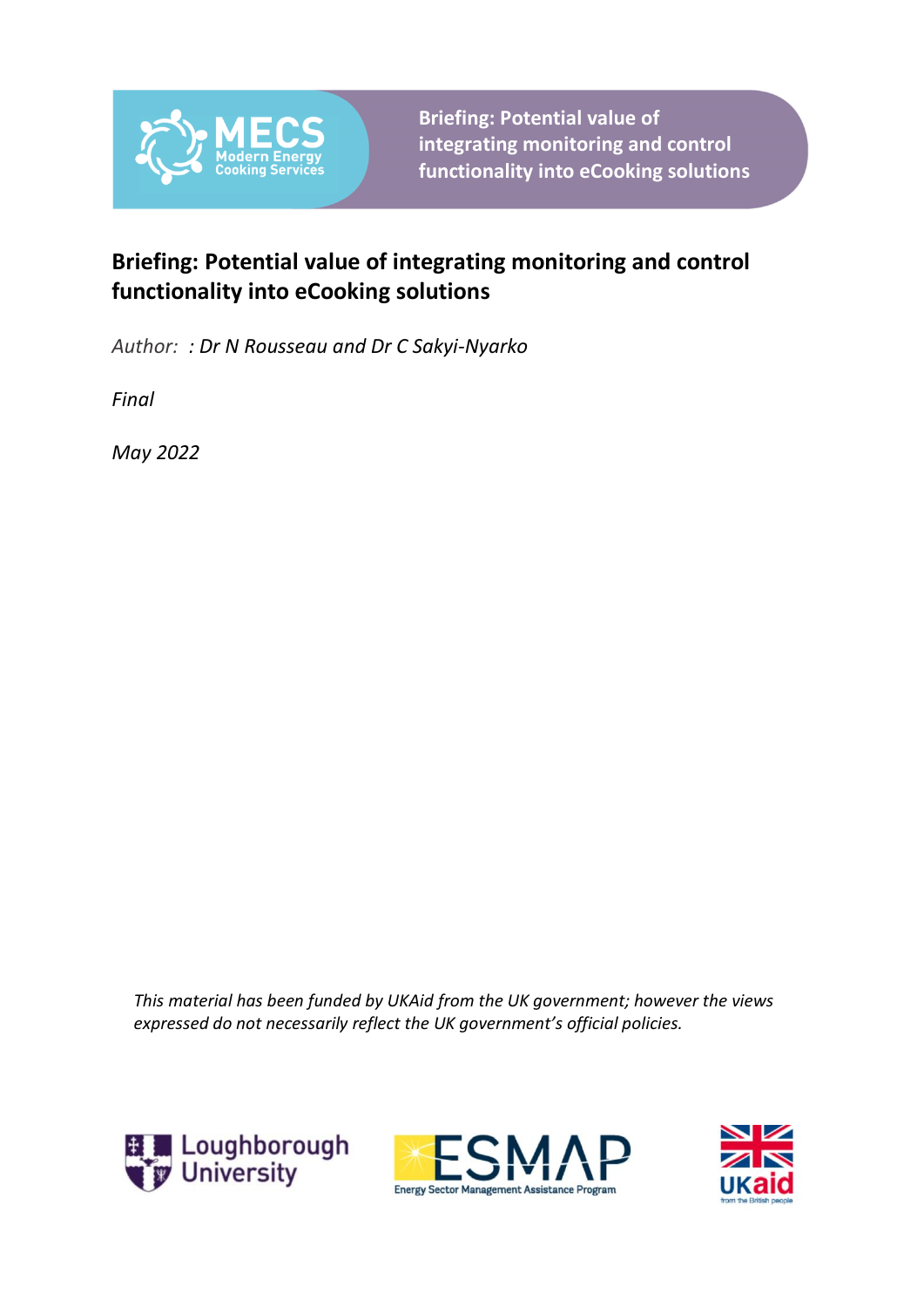

| 1              | <b>INTRODUCTION</b>                               | $\mathbf{3}$ |
|----------------|---------------------------------------------------|--------------|
| 2 <sup>7</sup> | PAY AS YOU GO/LEASING                             | 3            |
| 3              | <b>RESULTS BASED FINANCING AND CARBON FINANCE</b> |              |
| 4              | <b>VALUE OF MONITORING CAPABILITIES</b>           | 9            |
| 5              | <b>MONITORING AND OTHER CAPABILITIES</b>          | 10           |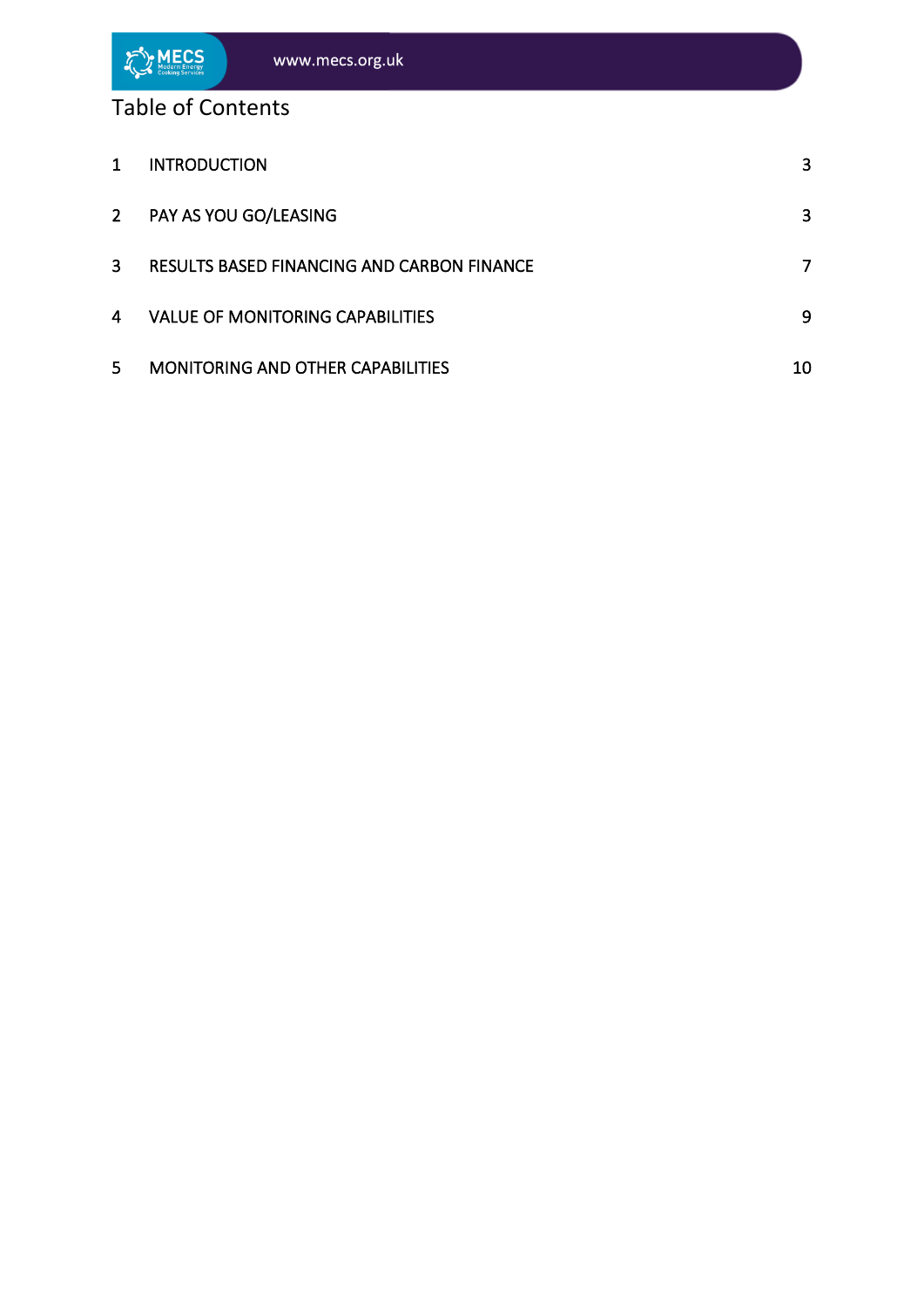### **Potential value of integrating monitoring and control functionality into eCooking solutions**

## <span id="page-2-0"></span>**1 Introduction**

The Modern Energy Cooking Services Programme aims to facilitate the transition of as many people as possible from cooking with biomass to cooking with "modern energy". This includes cooking with electricity. Our work includes seeking to facilitate cooking device companies understanding and bringing new or better products to these markets.

The Internet of Things (IoT) is a growing sector of technology that is seen by many to have widespread potential to add value to a range of existing manufacturing, appliance and public services domains. In the consumer appliance and home/lifestyle sectors, incorporating wifi or Bluetooth enabled technology is attracting a lot of interest in the drive to differentiate products by offering the end user greater control and ability to monitor them remotely.

In the context of the development of appliances for lower income households in the Global South, IoT technology can be transformative as a result of its ability to unlock business models that can substantially change the supplier-customer relationship and what can be affordable for low income households. This briefing sets out the benefits of incorporating monitoring or control functionality into cooking appliances or solutions. The focus is primarily on two areas of business that can benefit:

- **Pay As You Go (PAYG) or lease business models** that have been extensively adopted to enable households to access solar energy powered services and appliances by paying in instalments;
- The increase in funding sources that provide finance in proportion to the achievement of certain beneficial outcomes – **Results Based Financing** – and the associated concept of **Carbon Finance**.

The briefing touches on a number of points and highlights market leaders in this area.

# <span id="page-2-1"></span>2 **Pay As You Go/Leasing**

There are many technologies that can be life-changing for households in the Global South but that are out of reach as a result of the up-front costs required to secure them. In an analogous way to developments around mortgages, hire purchase, lease scheme and contracts have enabled those in the Global North to obtain (or obtain the services of) residences, cars and the latest smart phones, businesses are actively looking creatively at what can be done to overcome this obstacle, given the potential size of the markets.

Pay As You Go (PAYG) has emerged as a key solution type in this context, particularly for companies offering Solar Home Systems (SHS) sector, where the aim is to offer solar panels combined with a range of devices (such as electric cooking appliances) that can be powered from them. Figure 1 illustrates how these typically operate.

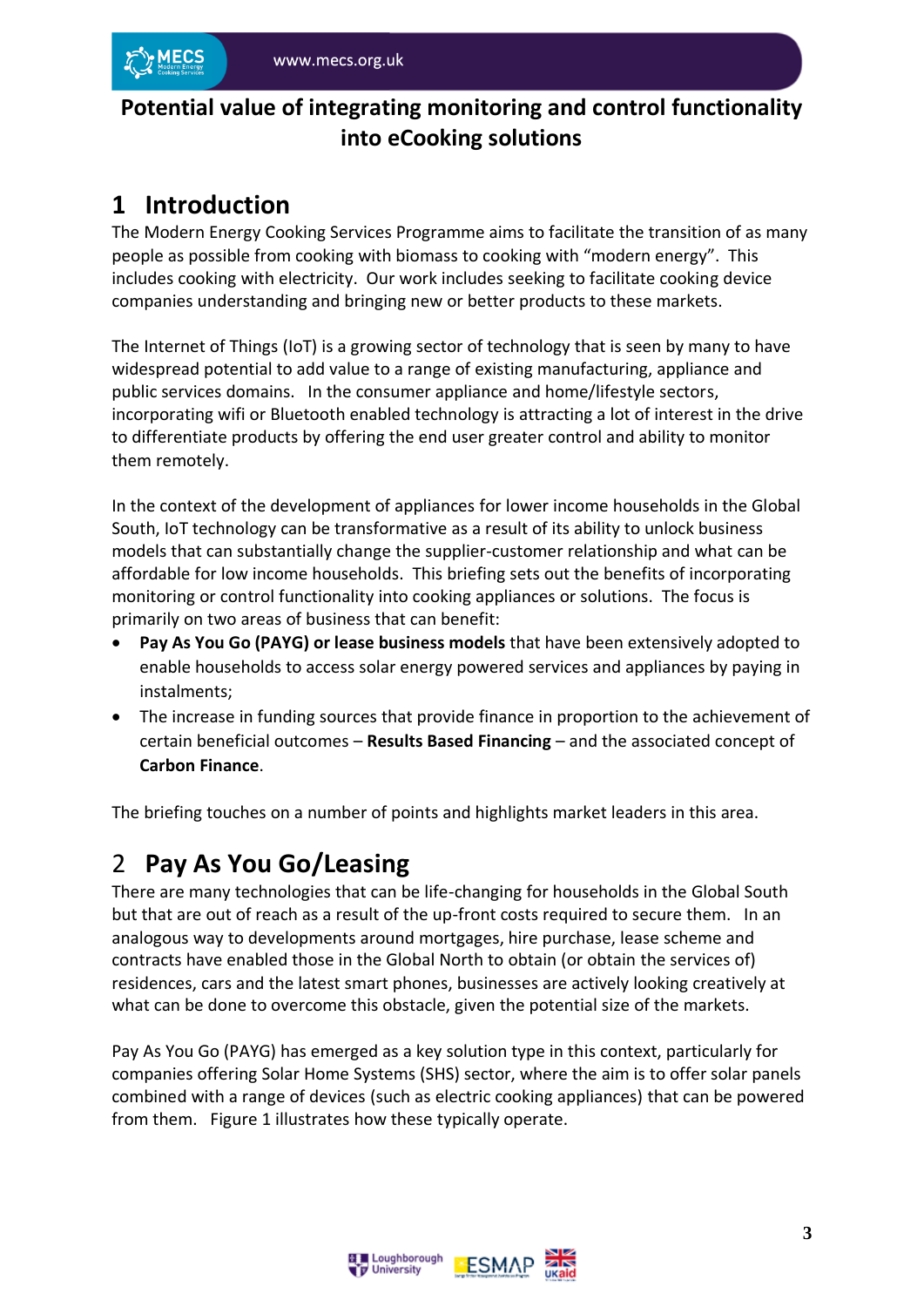

*Figure 1 illustrates how the PAYG model works in the context of a Solar Home System (SHS) Source: [Irena](https://www.irena.org/-/media/Files/IRENA/Agency/Publication/2020/Jul/IRENA_Pay-as-you-go_models_2020.pdf?la=en&hash=7A2E7A7FF8B5BAB7748670876667628A39DE40D5)*

PAYG models can be applied at both the individual household and community or neighbourhood levels. PAYG systems can also be employed as a micro-grid option, in which a solar PV system plus battery storage is used to supply electricity to a small community. SharedSolar, a PAYG mini-grids developer in Sub-Saharan Africa, for example, uses solar PV panels with a 1.4 kW generating capacity and a 16.8 kWh battery storage system to provide electricity to 20 customers, including households, small schools, and businesses, within a 100-metre radius via underground cables. Prepaid scratch cards are purchased by end users from local merchants based on their needs and available budget. Each card has a code that, when delivered via text message to the ESP via a payment server, credits a smart meter installed within the premises of the solar PV power plant, which controls the flow of electricity to individual end users. The smart metre tracks usage until the customer's credit runs out, at which point the circuit is turned off until more credit is topped up.

The data is both key to enabling the business relationship between the company and the customer, and to providing incredibly useful market intelligence. Furthermore, payment data obtained through PAYG models can be analysed to gauge an individual customer's creditworthiness, which can then be utilised to upgrade to a larger solar PV system or secure additional financing for other activities.

Another way to look at these business models is as the supply of services rather than products, with the ownership and responsibility for maintaining the hardware being retained by the supplier, who has a vested interest in ensuring it remains functional given that their income stream depends on it.

PAYG models are also quickly emerging as one of the most exciting new areas in the ecooking sector, with the potential to transform the sector as done for the off-grid solar

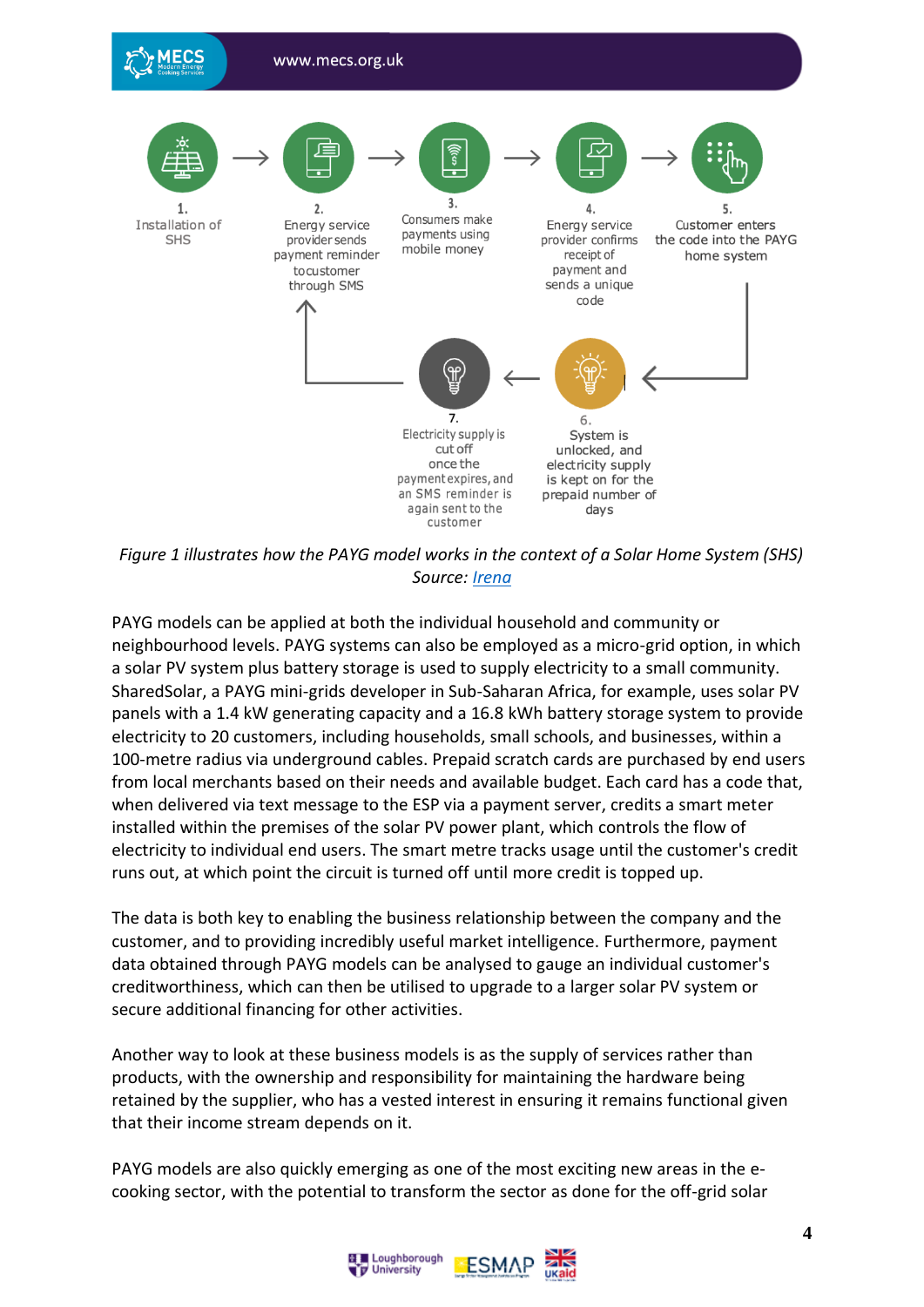market in the past 5 years. The PAYG technology removes the upfront cost barrier of the ecooking bit by allowing end users to pay a small deposit, or none at all, followed by affordable instalments over time. Many of the industry's leading clean cooking companies have created PAYG solutions for a wide range of appliances, including EPCs, induction stoves, LPG cooking kits, biomass gasifiers, biodigesters, and solar-biomass hybrid energy systems. The majority of businesses employ their PAYG model for end customers (the B2C model), while some also provide their PAYG solution to intermediaries (the B2B model). A good example of the latter is PayGo Energy, which offers an LPG PAYG solution to gas companies. The PAYG model must be customised for each clean cooking technology, however it often contains several of the following features:

- The distributor rents or sells consumers a clean cooking kit which could be just a stove or a stove plus related fuel dispensing equipment.
- Payments are made by customers on a daily, weekly, or monthly basis, using mobile money, cash dispensing machines, or other means.
- Customer payments are tracked. The cooking kit can be remotely enabled or disabled if a customer tops up or falls behind on their payments. The distributor usually has the right to repossess a device if a customer defaults on their payments. In practice, repossession of cheaper stoves is unlikely to happen due to the relatively high cost of repossession versus the cost of the appliance.
- In some cases, the cooking device can be remotely managed, and fuel or electricity usage can be tracked by smart meters. For modern fuel businesses, arrangements can be made to dispatch refills to customers before they run out.
- Some PAYGO providers do not use smart meters to track fuel usage because of the high cost. Instead, they use pre-existing metered PAYG technologies such as SHS to manage payments for nonmetered cooking solutions. Examples include non-metered biomass and gasifier stoves on the Angaza PAYG platform. There are also examples of PAYG for smaller LPG cylinders where the gas usage is not tracked.
- Customer service can be supported through the use of customer relationship management (CRM) software.

While this can seem like the ideal solution to address the challenges of enabling low income households to access sophisticated technologies and services, the model has its down-sides – see Table 1.

| Cons                                         |
|----------------------------------------------|
| <b>For Companies</b>                         |
| Asset financing is very capital<br>$\circ$   |
| intensive - it will constantly require       |
| new debt and equity to scale up.             |
| Exposes companies to customer<br>$\circ$     |
| credit risk that the cash & carry and        |
| layaway models do not.                       |
| Requires different skills to core<br>$\circ$ |
| distribution business e.g. credit            |
| assessment, credit management,               |
| portfolio monitoring.                        |
|                                              |
|                                              |
|                                              |



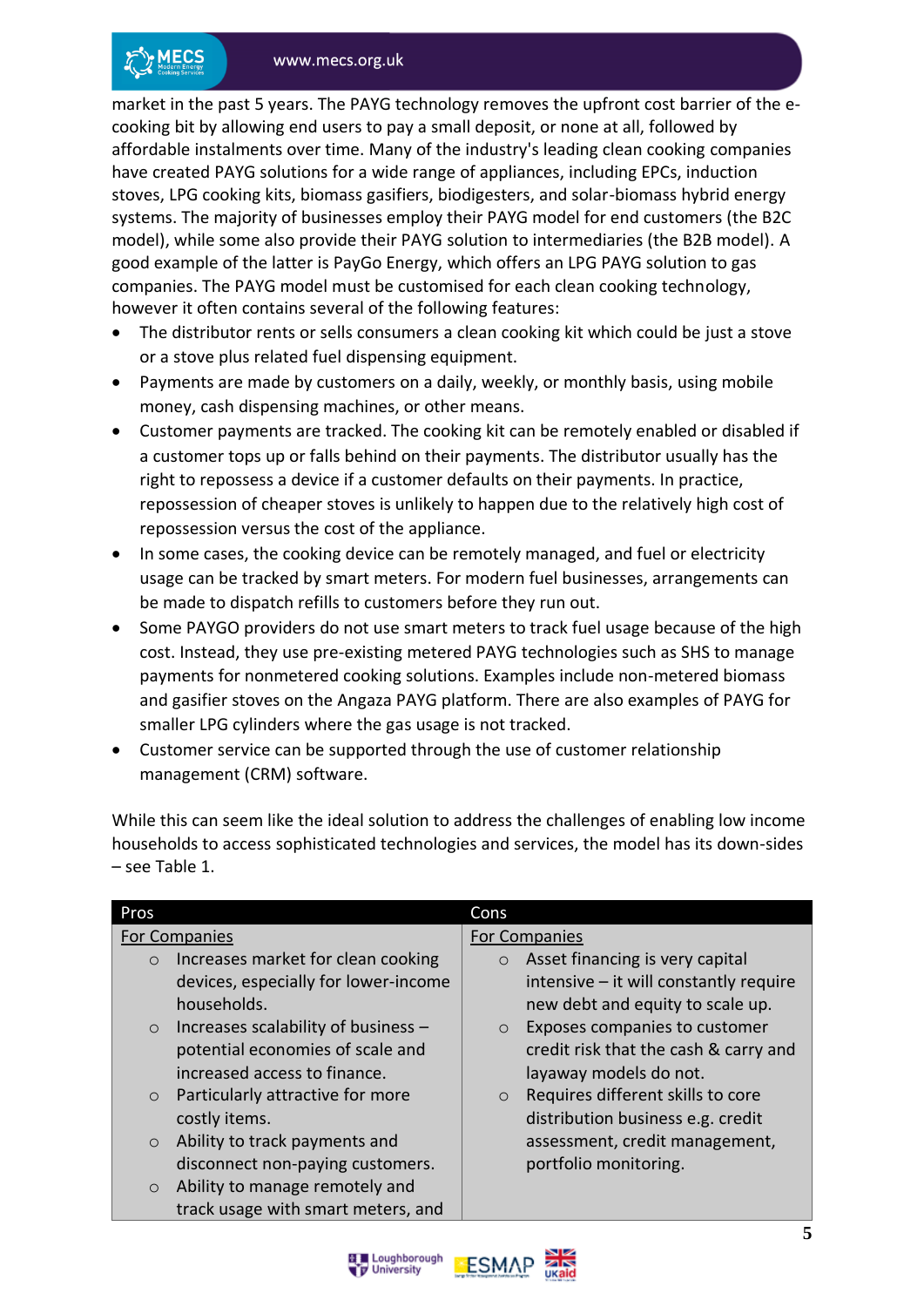| www.mecs.org.uk                                                                                                                                                                                                                                                                                                                                                                                                              |                                                                                                                                                                                                                                                                                                      |
|------------------------------------------------------------------------------------------------------------------------------------------------------------------------------------------------------------------------------------------------------------------------------------------------------------------------------------------------------------------------------------------------------------------------------|------------------------------------------------------------------------------------------------------------------------------------------------------------------------------------------------------------------------------------------------------------------------------------------------------|
| potentially dispatch fuel refills in a<br>timely manner.<br>Can support customer service with<br>$\circ$<br>CRM software.                                                                                                                                                                                                                                                                                                    | Cost of repossessions likely to be<br>$\circ$<br>prohibitively high for some<br>appliances.<br>Smart meters can be expensive.<br>$\circ$<br>Some business models for PAYG still<br>not proven.                                                                                                       |
| For Customers:<br>Increases ability to afford larger and<br>$\circ$<br>more efficient devices by spreading<br>payments over 6-36 months.<br>Improved customer service.<br>$\circ$<br>Fuel refills can be managed more<br>$\circ$<br>efficiently.<br>Provides an assurance that the<br>$\bigcap$<br>device/system will be maintained<br>and continue to be operational<br>given commitment of the supplier<br>to achieve this | For Customers:<br>Higher cost versus cash payments $-$<br>$\circ$<br>need to pay the cost of financing<br>(interest, fees, commissions).<br>Need to be confident of meeting<br>$\circ$<br>payment obligations. Potential to be<br>remotely disconnected by seller or<br>device could be repossessed. |

#### *Table 1. Pros and Cons of PAYG Model*

Leading examples of companies in this field are:

- M-KOPA: [M-KOPA](https://m-kopa.com/) started out over a decade ago as a supplier of Solar Home Systems (SHS) using a PAYG model but is increasingly operating as a financial services company that uses the provision of hardware (from partner companies) based around SHS of increasing scale to establish the credit-worthiness of households and enable them to grow the range of appliances that can be run off the SHS on the basis of the level of monthly payments they can make. Hence it describes itself as an "asset financing platform" with a focus on households without establish banking services. The model results in their clients gradually acquiring ownership of the products they use through making micro-payments. They have provided nearly 400m USD in financing to 3.7m people, operating across Kenya, Ghana, Nigeria and Uganda.
- Fosera: [fosera](https://fosera.com/) is a German company providing Solar Home System solutions using PAYG. Solar Home Systems have the PAYG functionality included, currently operating in over 40 countries. They are sold to companies in the markets that provide SHS for households. The PAYG software backend tracks customer payments and offer Customer Relationship Management (CRM) functions, to support the PAYG service providers. The backend can includes warehousing, service management and many other functionalities.
- ATEC<sup>\*</sup>: ATEC<sup>\*</sup> specialises in developing clean cooking products (powered by electricity or biogas) aimed at Base of Pyramid households, enabled by its ability to incorporate GSM connectivity into the devices. This allows live data such as payments, GPS, electricity consumption and unit health updates to be sent back to the supplier. Based in Australia, ATEC\* aims to work with partners in countries with strong market demand for these solutions, developing fit for purpose cooking devices that integrate with the partners' PAYG business model.
- BBOXX: [Bboxx](https://www.bboxx.com/) focuses on addressing households needs for energy across 11 African and Asian countries by providing decentralised energy solutions through their Bboxx Pulse

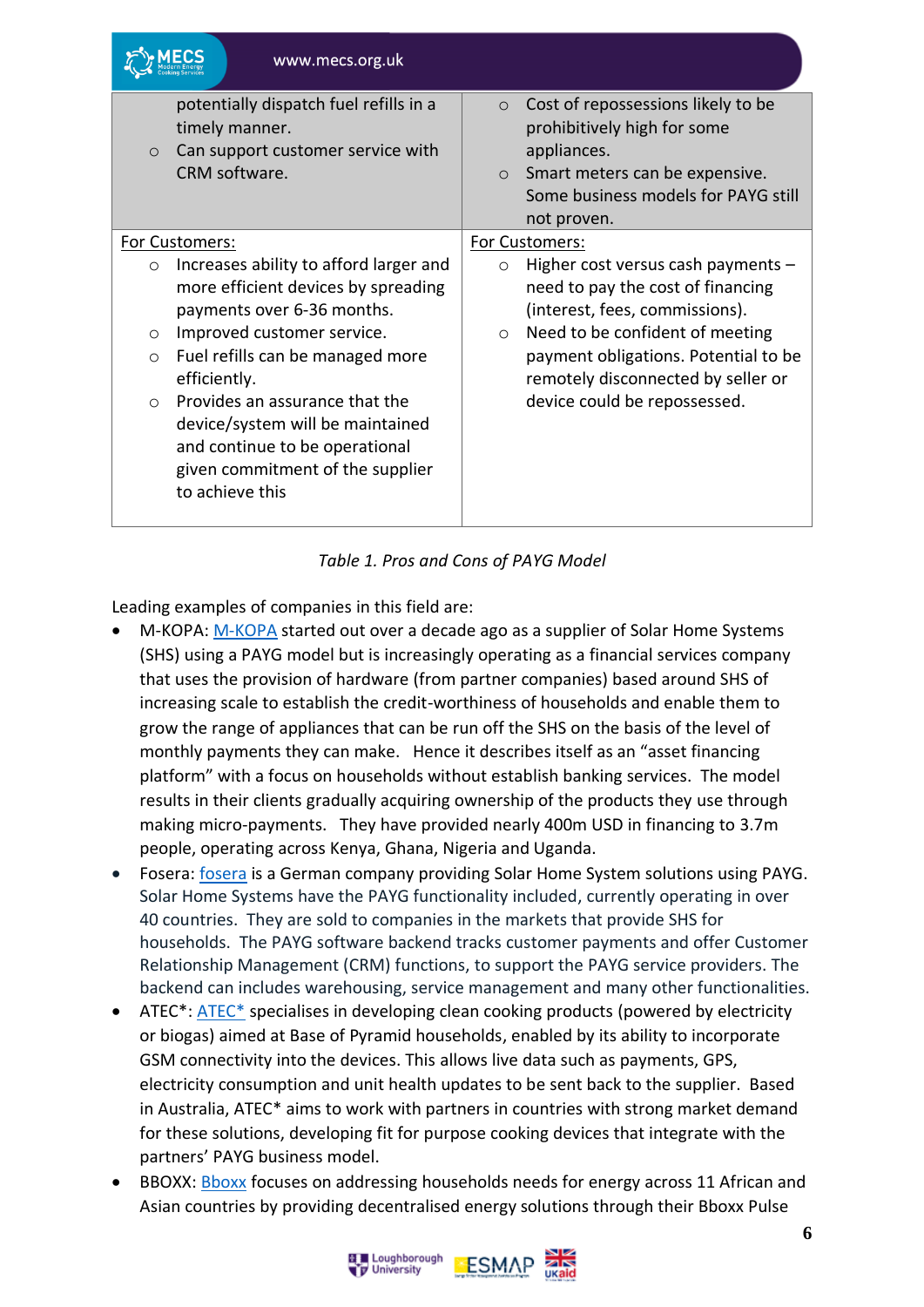platform and reaching over 2m people. This platform supports PAYG business models that allow customers to pay purely on the basis of the energy consumed with the option of switching units on or off based on payments made. It also provides flows of data that support business management. It can work with companies providing SHS or larger scale energy provision installations for communities.

- PayGo Energy: [PayGo Energy](https://www.paygoenergy.co/) provides "cylinder smart meter" (CSM) solutions for companies selling LPG in cylinders that address their needs to maintain control over their inventory and offer PAYG terms for customers. This enables those companies to address the main challenge their potential low income customers face - the way LPG is packaged. LPG is only sold by the cylinder with a typical 6kg cylinder of LPG being too expensive for households with no income security. They have developed Tag and Trace – an integrated web and mobile platform that enables companies offering cylinders to fully control their inventory. This, in turn, unlocks the potential for offering customers PAYG terms as the locations of cylinders is never in doubt and payments can be guaranteed.
- Angaza: [Angaza](https://www.angaza.com/) is a sales and customer management software platform that enables businesses to operate PAYG businesses by incorporating all the functions associated with sales, payment options, loan management, monitoring and control. This includes the ability to enable/disable appliances where they incorporate keycodes or GSM technology.
- Lumeter: The [Lumeter](https://www.engineeringforchange.org/solutions/product/lumeter-payg-technology/) PAYG Technology is a system that can be incorporated into various devices to enable PAYG business models. The technology combines hardware with customisable software. Off-grid energy solutions may be adapted with this product to allow end-users, who lack access to electricity, buy time on a solar home system, or other energy products. Meters have a payment mechanism similar to a pre-paid cell phone system, where customers can use their cell phone's text message service (SMS) to buy electricity credit (i.e. Pay-As-You-Go). This product will function until the purchased credits are depleted, and then the metering system will disable it until more credits have been purchased.
- PaygOps: [PaygOps](https://www.paygops.com/) provides services and technologies to enable businesses to send and receive SMS messages and receive mobile payments. They provide software solutions for operation management and a mobile app. The system is compatible with a range of branded products including ATEC\* and fosera.

### <span id="page-6-0"></span>3 **Results Based Financing and Carbon Finance**

Given challenges in delivering financial support to the Global South without it being diverted for private gain, many Development/Aid organisations look for ways to make the finance they provide contingent on outcomes being achieved – Results Based Financing (RBF). These programmes are generally based on an assessment of what kinds of targeted incentive structures will best achieve widespread change and on identifying outcomes that can be objectively monitored and reported on. Typical features of RBF are illustrated in figure 2 below.



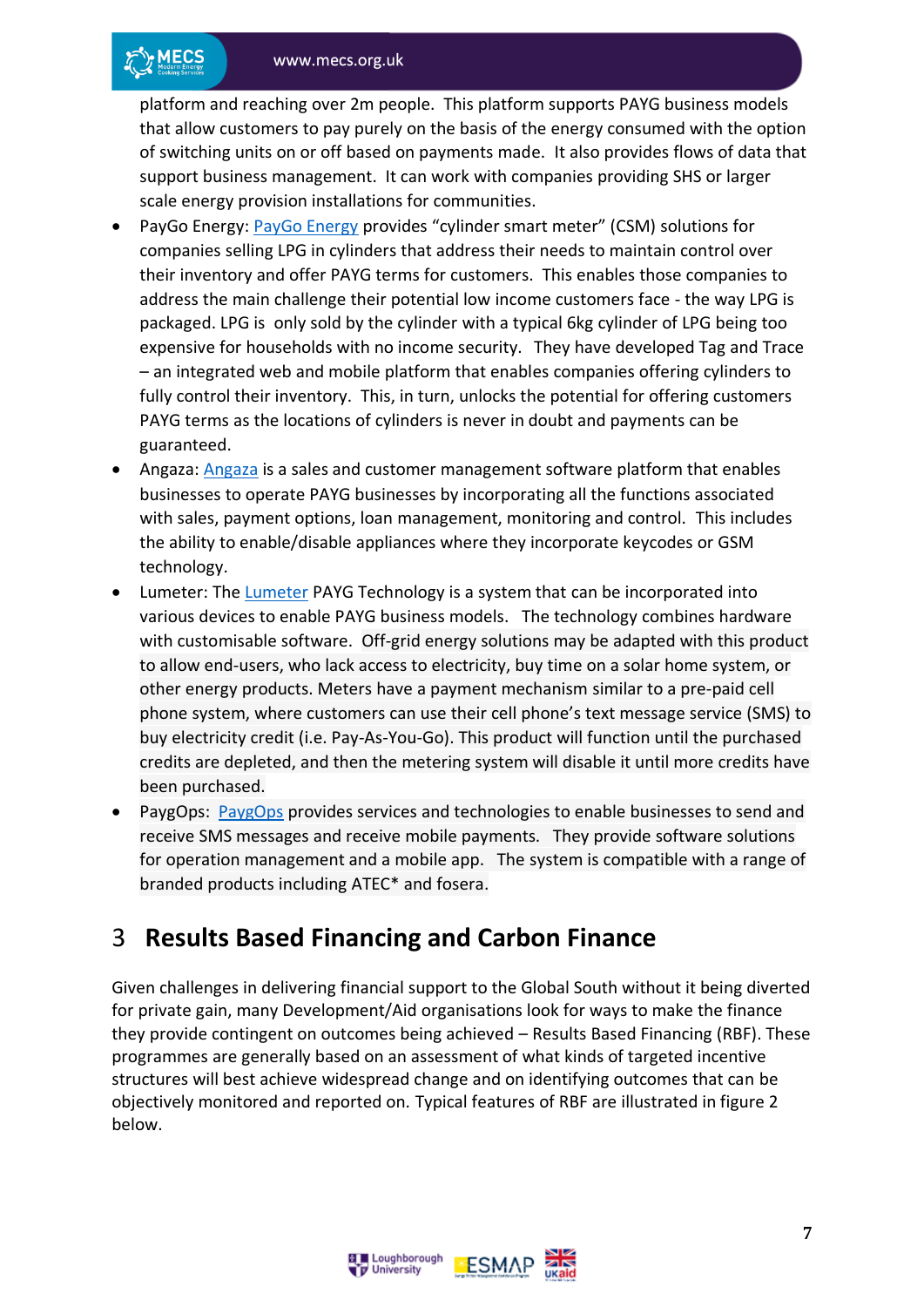

#### *Figure 2 Features of Results Based Financing programmes.*

In terms of RBF programme financing mechanisms, it can be concluded that, while it is theoretically desirable to link grant payments to specific outcomes and thus have a higher potential to generate certain desired impacts, this type of programme necessitates more administrative and verification resources than output-based programmes or those that provide upfront grant financing. Furthermore, measuring specific outcomes, such as longterm adoption of new technology, remains difficult, but it is increasingly beginning to benefit from technological progress, particularly in terms of smart data collection. This technological advancement includes the present trend of developing PAYG cooking solutions, specifically PAYG LPG, but also applies to ethanol and electricity. This process is led by companies and is based on the insights learnt from off-grid solar rural electrification. The use of PAYG technology pretty much ensures that data collection is inbuilt into the operations, thus addressing the data challenge, in addition to yielding many other advantages, including increased affordability, convenience and better service provision.

In addition to the smart data functionality provided by new technologies such as PAYG, mobile technology can be used to improve clean cooking financing for low-income consumers by removing barriers to accessing traditional forms of consumer finance, such as collateral requirements, high loan transaction costs, and other operational costs associated with screening customers and assessing repayment risk levels. [Micro Energy Credits](https://microenergycredits.com/) mobile platform, [Chaguzi,](https://chaguzi.microenergycredits.com/) is an example of a promising mobile technology that uses machine learning, big data, and predictive modelling to build risk profiles for diverse low-income clients of sustainable energy products.

Carbon Finance, on the other hand, is aimed at unlocking funds from carbon-emitting businesses on the basis of a Carbon Market that enables trading of emissions in one context with savings in another. It must also be noted that Carbon Credit, a form of Carbon Financing, can be considered as RBF because it involves grant payments made by donors contingent on the achievement of pre-determined objectives. Due to a number of market and operational constraints, this is a largely untapped possibility in the clean cooking sector. However, the transition towards modern energy cooking solutions provides an opportunity to simplify the calculation of emission reductions using a smart data methodology. MECS collaborated with ClimateCare to develop a new approach that simplifies the process of obtaining carbon credits for electric and metered cooking appliances. Previously, the approach for determining emission reductions was based on assessing emissions resulting from the amount of fuel consumed in a sample of houses and then calculating emission savings by comparing this to emissions similarly calculated after the project. The baseline

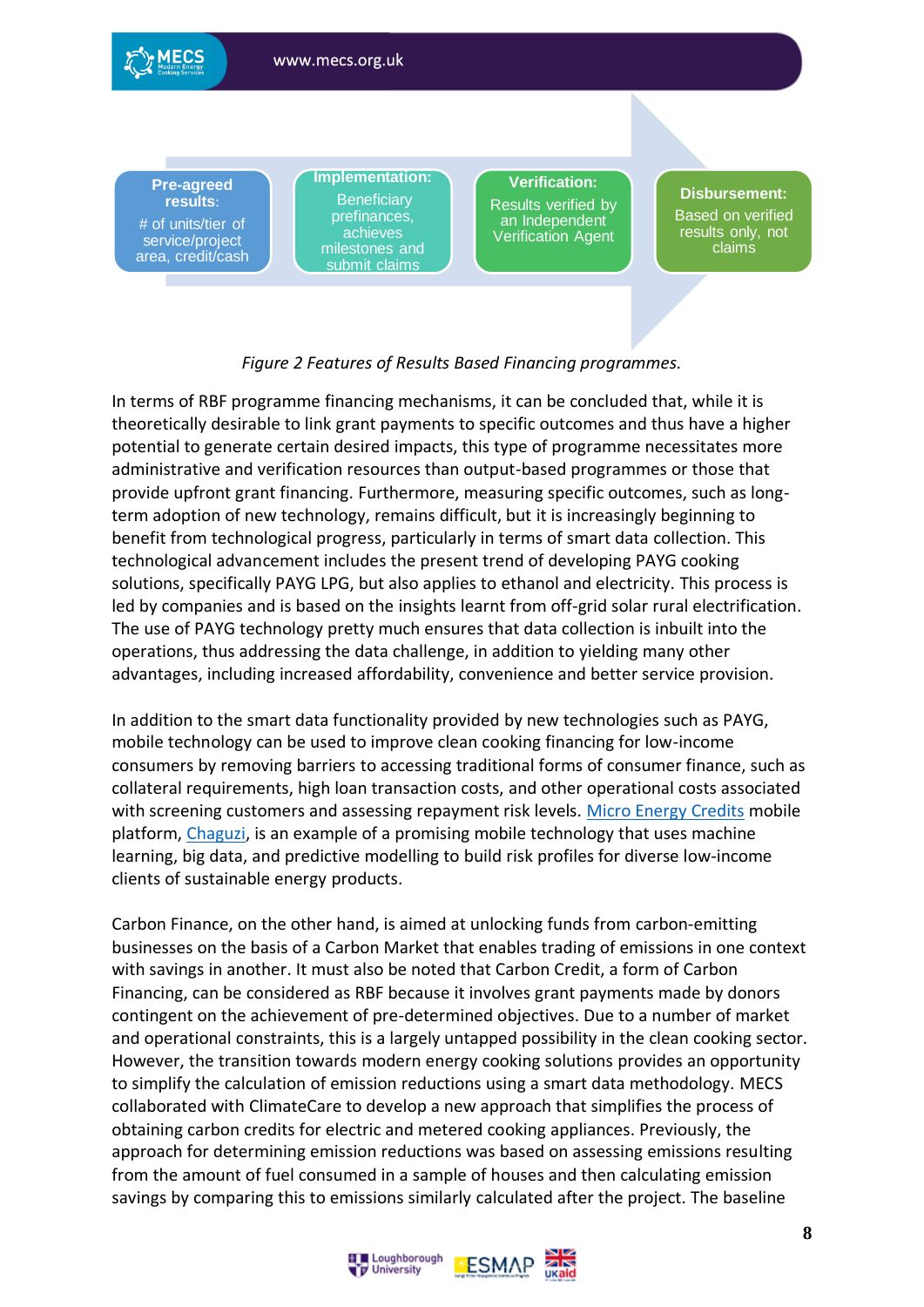and follow-up kitchen surveys had to be extensive and accurate, so they were normally conducted in 100 families or more and then repeated at least every two years. The procedure was time-consuming, costly, and prone to data gathering errors. The new approach evaluates emission savings for each unit of energy consumed in cooking, thus calculations can be made simply and correctly with actual usage monitored. Metering devices that monitor actual usage (and hence the equivalent of carbon reduction under the new approach) may be technically difficult for Improved Cook Stoves (ICS) that still rely on biomass but is more feasible and cost-effective for electric and metered devices.

Climate-related funding is directly tied to GHG emission reductions and comes from sources that are dedicated to achieving these goals. Other notable positive Sustainable Development Goal impacts promoted by clean cooking projects include health advantages, gender impacts, environmental benefits through reduced black carbon emissions and biomass depletion, and livelihood benefits. These may present chances for clean cooking projects to seek funding from other sources. Development Impact Bonds (DIBs) or outcome purchase programmes are one way for realising such opportunities. DIBs extend debt capital to clean cooking companies in exchange for ownership rights to the outcomes created by the sale of the appliances or services.

The common factors in both RBF and Carbon finance are:

- They can provide additional funding options for businesses, that can subsidise the cost to the end user
- They depend on means of accurately (and as cost effectively as possible) collecting data about the intended benefits being realised and/or the reductions in carbon emissions.
- They involve grant payments made by donors contingent on the achievement of predetermined objectives

# <span id="page-8-0"></span>4 **Value of monitoring capabilities**

In summary, monitoring capabilities built into cooking devices offer a range of potential value propositions that can be harnessed by businesses within a market. These could include:

- Enabling business to monitor device location, electricity consumption, faults
- GSM connectivity support the payment process and can make payments directly visible to the end user on the cooking device – supporting transparency and long-term trust with customers
- PAYG facilities makes cooking tech affordable to bottom of pyramid households as can offer payment by instalments – opening up massive additional segments that would otherwise not be able to afford sophisticated devices that could make a huge difference to their lives
- Identifying devices that are not working or not being used so can offer support critical if payment is contingent on the device being used
- Enabling flexible or customised financing models, payment by phone apps, etc.
- Informing customers of the savings they are making by showing clearly the comparison with alternatives, eg charcoal costs.